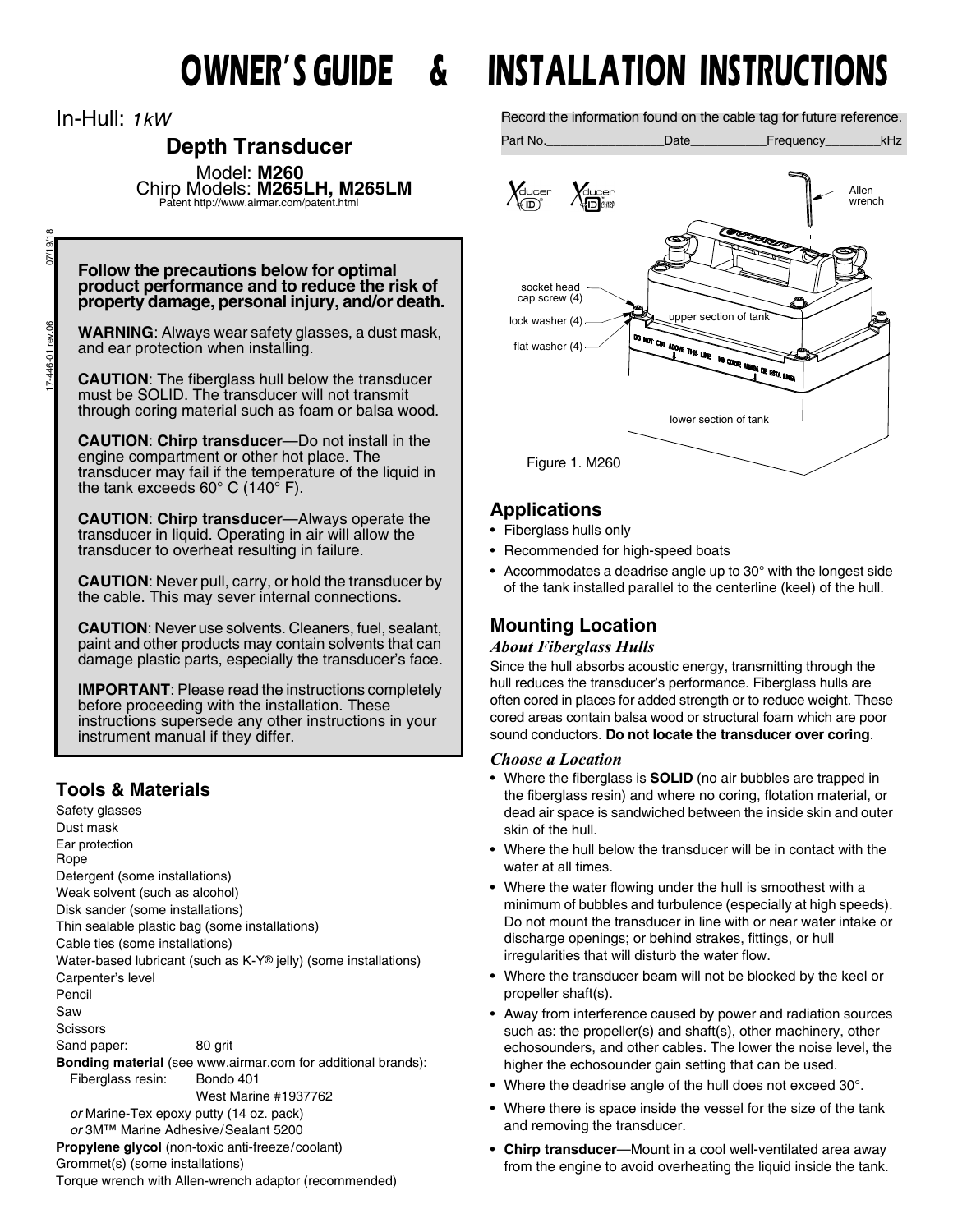

## *Boat Types* (Figure 2)

- **Displacement hull powerboats**—Locate amidships near the centerline. The side of the hull where the propeller blades are moving downward is preferred.
- **Planing hull powerboats**—Mount well aft, on or near the centerline, and *well inboard of the first set of lifting strakes* to ensure that the transducer will be in contact with the water at high speeds. The side of the hull where the propeller blades are moving downward is preferred.

**Outboard and I/O**—Mount just forward of the engine(s). **Inboard**—Mount well ahead of the propeller(s) and shaft(s). **Stepped hull**—Mount just ahead of the first step.

# **Testing the Selected Mounting Location**

#### *Establishing a Performance Baseline*

The results of this test are used as a basis of comparison to determine the best in-hull location for the transducer.

- 1. Take the boat to the maximum depth in which you will be operating the echosounder. If deep water is not available, find a location with at least 30m (100').
- 2. Connect the transducer to the echosounder.
- 3. Tie a rope securely around the handle of the transducer (Figure 3). Lower it over the side of the boat until the active face is fully submerged and parallel to the water surface.
- 4. Observe the echosounder's performance and the depth reading.

#### *Testing the Location*

While the boat is at the same site (depth of water), test the transducer inside the hull at the mounting location. Use one of the test methods below:

- A.**If the transducer will be located near the stern and the boat has a minimum deadrise angle**—Clean away any build-up of dirt and/ or grease using detergent or a weak solvent such as alcohol. Place the transducer against the hull and flood the area with bilge water to cover the surface where they touch (Figure 4-A).
- B.**For a moderate deadrise angle**—If the hull surface is not smooth, grind it with a disc sander. Place the transducer inside a thin plastic bag. Partially fill the bag with water and close it tightly with a cable tie. Wet the surface of the hull and press the active face of the transducer against it through the bag (Figure 4-B).
- C.**For any location**—If the hull surface is not smooth, grind it with a disc sander. Coat the active face of the transducer with a waterbased lubricant (such as K-Y® jelly). With a twisting motion, press the face firmly against the hull (Figure 4-C). After testing, wipe away all traces of the lubricant from the transducer's face.

Observe the echosounder's performance and compare it to the baseline. Look for a stable depth reading that is similar to the baseline. Compare the thickness and intensity of the bottom trace.

If the performance is close to the baseline, this is a good mounting location. Remember, some energy is lost transmitting through the hull. If the test reading differs markedly from the baseline, you will need to find another location to install the transducer.

*NOTE: If there is no reading or it is erratic, the transducer may be positioned over coring which is absorbing the acoustic energy. Choose another location. If no other location is available, check with the boat manufacturer to be certain coring is present.*



Figure 3. Establishing a performance baseline Copyright © 2006 - 2011 Airmar Technology Corp.

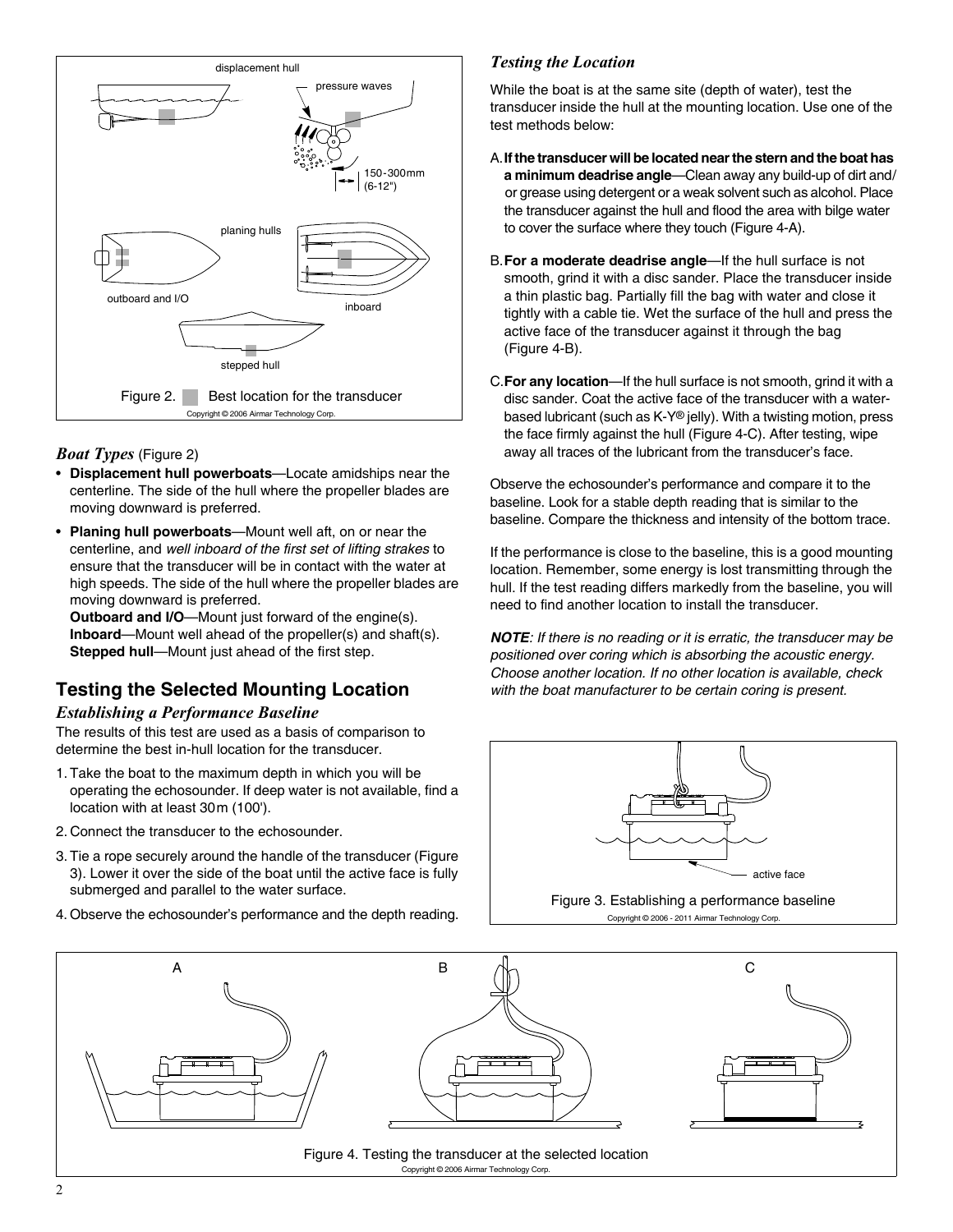# **Installation**

# *Marking & Cutting*

**CAUTION**: For optimal performance, the transducer must be installed so the beam will be aimed straight down. This is accomplished by cutting the tank to match the deadrise angle of the hull.

**CAUTION**: Do not mark or cut the tank in the space labeled "Do not cut above this line."

- 1. The tank can be disassembled for installation in tight places. *Do not disassemble the tank unless it is necessary*. If the tank will be installed as one unit, lightly tighten the socket-head cap screws that hold the two sections of the tank together with a force not exceeding 50 in.-lb. (Figure 1). Use the Allen wrench supplied. **Do not over tighten**. (To remove the Allen wrench from the handle of the transducer, use a blade screwdriver. After use, replace the Allen wrench in the recess.)
- 2. When you are satisfied that the selected mounting location is optimal, place the tank *up-side-down* on the hull (Figure 5).

*NOTE: The tank can be placed with either a short side or a long side parallel to the centerline of the boat.*

- 3. Holding a carpenter's level even with the *lower* corner of one of the sides to be cut, draw a *level* line on the tank. Repeat this process on the opposite side of the tank. *Connect the two lines to form the* **SHORTEST** *side of the tank.* Be sure the lines are level, as they will be the cutting guidelines.
- 4. *Before cutting the tank, be sure the* **TALLEST** *side will be closest to the centerline (keel) of the boat after the tank is installed*. And be sure to observe the "Do not cut above this line." Using a saw, cut the three sides of the tank along the guidelines drawn. It may be necessary to further shape the tank to the hull to ensure a liquid-tight bond.
- 5. The tank is provided with a cork liner to reduce sound echoes. After the tank has been cut, wrap the cork liner around the *inside* of the tank (Figure 6). Butt the sides of the liner along the center of the tallest side. Push the cork liner up against the top edge on the inside of the tank. Trace the bottom edge of the tank onto the liner.

*NOTE: There may be a gap between the butted edges which will not affect performance.*

6. Remove the cork liner from the tank. Use scissors to cut the liner along the line drawn.



#### *Bonding the Tank*

**CAUTION**: The tank must be liquid-tight. To ensure a tight bond, the hull surface under and around the tank must be smooth, free of paint or any other finish, clean, and dry.

- 1. To ensure a tight bond, remove any paint or other hull finish. If the surface is rough, use a disk sander to smooth an area slightly larger than the tank. Clean any dust, grease, or oil from the hull surface with a weak solvent, such as alcohol. Dry the effected area.
- 2. Use 80 grit sand paper to sand the outside and inside of the tank up 50mm (2") above the bottom edge. Remove the dust with a weak solvent, such as alcohol. Dry the effected area.
- 3. Use an approved bonding material (see "Tools & Materials" on page 1). Glass the tank to the hull with fiberglass resin, using standard fiberglass technique. Alternatively, apply a generous bead of marine putty/sealant to the bottom edge of the tank following the manufacturer's instructions (Figure 7). Press the tank firmly in place. Apply a second bead around the inside of the tank. And apply a third bead around the outside of the tank.
- 4. Allow the bonding material to cure. *The seal must be liquid-tight.*
- 5. If the tank is being installed in two parts, reattach the two sections now (Figure 1). Be sure the O-ring gasket is in place around the lip and lubricated. Screw the two sections together using the socket-head cap screws, lock washers, and flat washers supplied. Use the Allen wrench to tighten the screws with a force not exceeding 50 in.-lb. **Do not over tighten**.